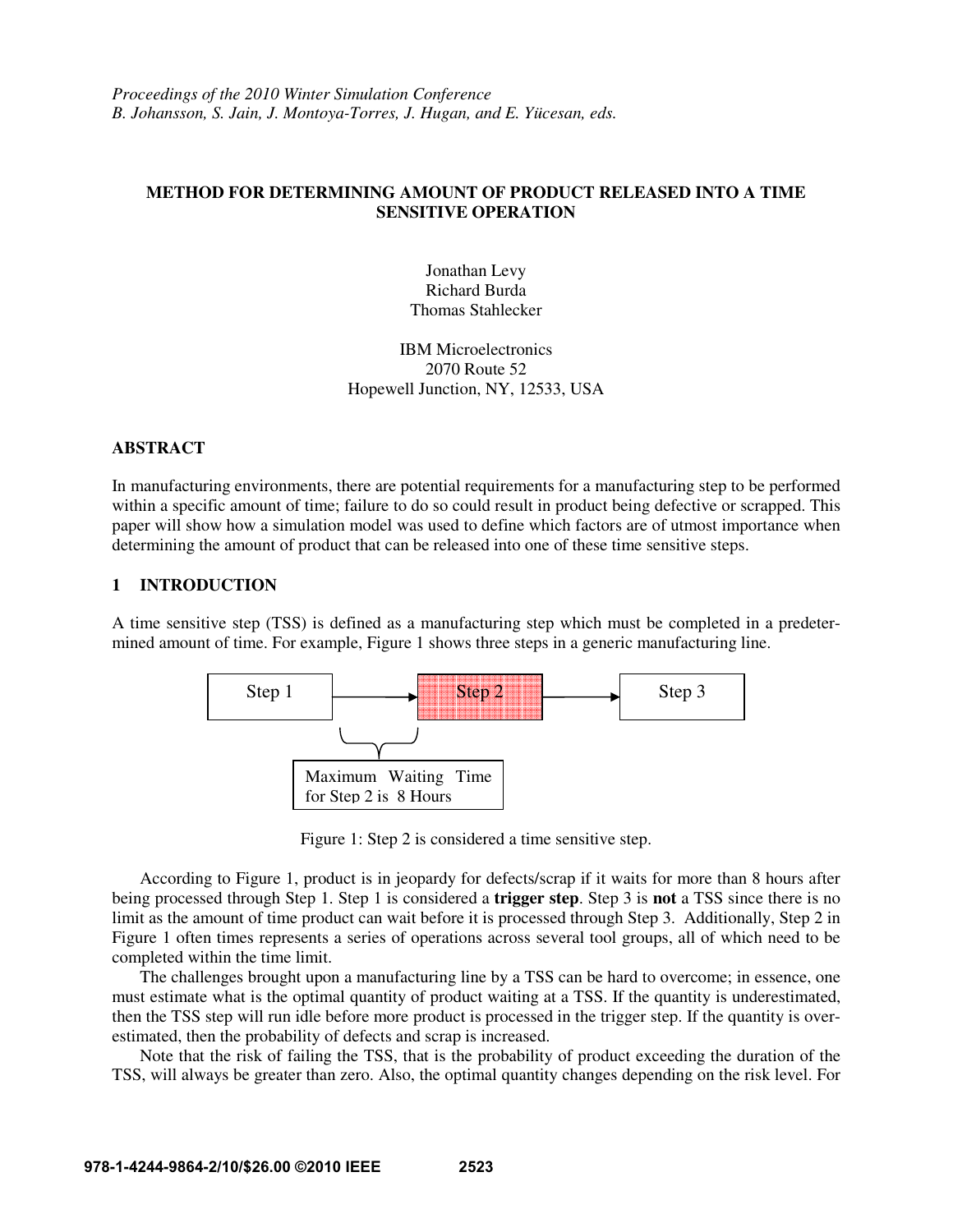example, a TSS which is allowed to fail 10% of the time has a different optimal quantity than a similar TSS which is only allowed to fail .01% of the time. In this paper, the tolerable risk level is set to be 1%.

 Another challenge that must be taken into consideration is that the optimal quantity of product waiting at a TSS is dynamic; it changes as the capacity of the TSS changes. This paper explores a simulation model which was built with the goal of determining which factors have the greatest effect on this optimal quantity. Based on previous manufacturing knowledge and experience the five factors that are going to be explored are:

- Time Sensitive Step Duration (amount of time product can wait before yield degrade)
- TSS Raw Processing Time (RPT)
- Number of like tools in the TSS
- Mean Time Between Fails (MTBF) for the tools in the TSS
- Mean Time Between Repairs (MTBR) for the tools TSS

This paper consists of the following sections:

- Section 2 provides background and reasons behind the model
- Section 3 provides an overview of the simulation model
- Section 4 describes the methodology used in this experiment.
- Section 5 details results
- Section 6 discusses conclusions
- Section 7 examines future work and additional consideration

# **2 BACKGROUND**

The work described in this paper was done in support of the IBM 300mm semiconductor fab in East Fishkill, NY (B323). B323 is similar to most 300mm fabs in that there is a high level of automation in material handling as well as in the decision support that coordinates manufacturing activities. B323 is unique in the business role it serves and by consequence, is unique in the diversity of chips that are produced there.

 B323 produces processors for IBM servers and is the semiconductor technology development fab for IBM and its development partners. B323 also acts as a chip foundry, producing chips for  $3<sup>rd</sup>$  party customers. Serving these three roles drives diversity in both production technologies and the product mix within the technologies. This diverse product mix shares a majority of the process tools in the fab.

 The large product mix utilizing a shared resources within B323 makes management of TSS more complex than for fabs producing a more homogeneous product mix. B323 has thousands of TSS defined for WIP active on hundreds of process flows. Requirements were developed for an automated TSS WIP release system that could control WIP flow into TSS with a fab-wide view, considering all active TSS WIP and all WIP in queue at all TSS trigger operations.

 Due to the wide penetration of TSS across process flows, the TSS WIP release system project posed significant risk to the operation of B323. If too little WIP is released into the TSS, the fab can experience a fab wide drop in tool utilization, reducing fab productivity, serviceability performance and delay technology development milestones. If too much WIP is released into TSS, fab rework will increase and product yield will degrade, again causing damages for all fab customers.

 Indeed the automated TSS WIP release system project could not be approved without a method to predict the effects on tool and fab productivity and validate the control parameters introduced by the proposed system. A fab-wide discrete event simulation of B323 did not exist with the necessary process detail to be used for system design or testing. Lead time and cost constraints prevented building such a model in support of the TSS control project.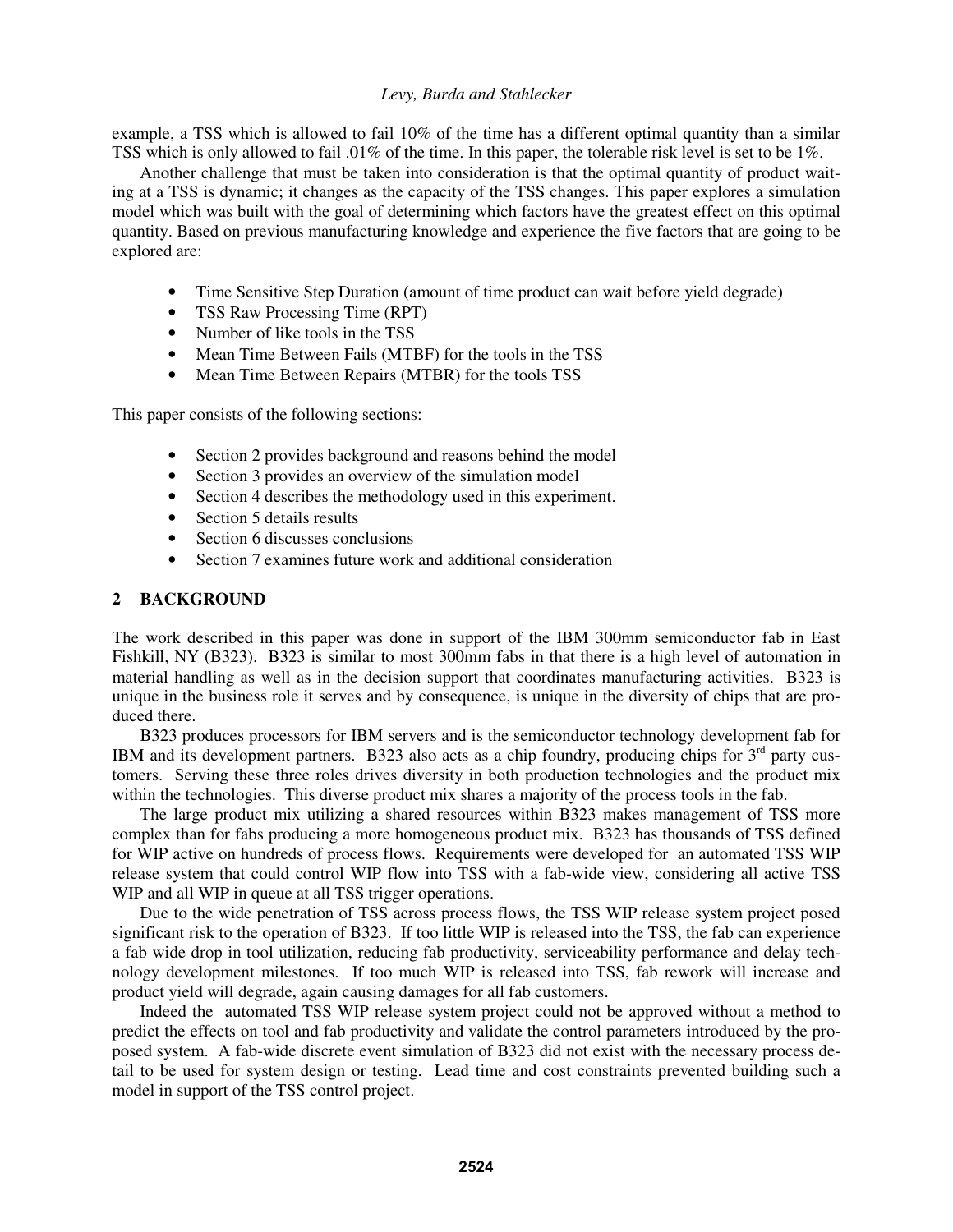The project team aimed to test the system at a more generic level with a model that could be created quickly, considering all relevant TSS control parameters and accurately simulating the response of the true manufacturing system. This paper will describe how the team approached this challenge and how the resulting model was used to set the control parameters for the TSS WIP release system as it was introduced into production in B323.

## **3 SIMULATION MODEL**

The simulation model was built using Arena 7.0. There are three routines that are processes in the model: the manufacturing routine, product release routine, and the artificial intelligence routine.

#### **3.1 Manufacturing Routine**

The manufacturing routine consists of product arriving into a trigger step as defined in figure 1. Product is held before processing at the trigger step until a released signal is issued by the product release routine. Once a release signal is issued, product is released to be processed by the trigger step, then processed through the time sensitive step, and finally it is decided if the product passed the time requirements. Figure 2 illustrates the manufacturing routine.



Figure 2: Manufacturing Routine

#### **3.2 Product Release Routine**

The product release routine is evaluated constantly and is responsible for issuing product release signals to the manufacturing routine. This is accomplished by comparing the capacity of the time sensitive step (TSSCapacity) to the product demand that has already been released through the trigger step (TSSDemand). If the capacity is greater than the demand, the manufacturing routine will release product into the trigger step as illustrated in Figure 3. Alternatively, if the capacity is smaller than the demand no instructions are sent to the manufacturing routine.

TSSCapacity is defined as the number of tools that are currently available at a particular step times a factor called PAT (Product Allowed per Tool); the PAT factor will be automatically calculated by the simulation model. Note that PAT is independent of demand, it is the maximum amount of product that can be released into the TSS.

TSSDemand is defined as the amount of product that is currently present at the TSS plus the amount of incoming product into that TSS.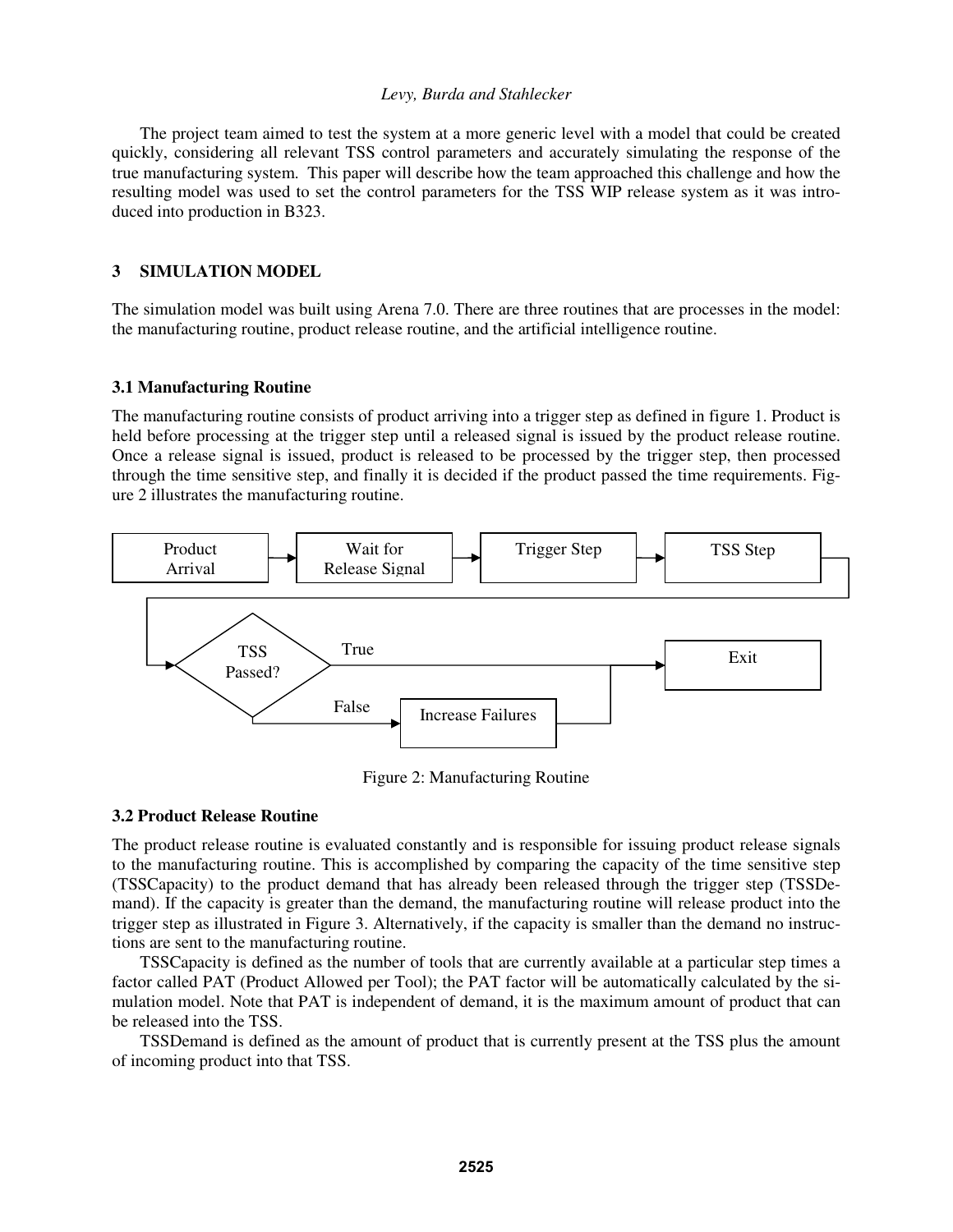

Figure 3: Product Release Routine

# **3.3 Artificial Intelligence Routine**

The goal of the artificial intelligence routine is to automatically adjust PAT which is used to moderate how much product can be allowed into the TSS in the product release routine. PAT will increase if the failure % is greater than 1%. Similarly, PAT will decrease if the failure % is less than  $1\%$ . A representation of the Artificial Intelligence Routine is shown in Figure 4.



Figure 4: Artificial intelligence routine

# **3 METHODOLOGY**

The experiment was setup with 3 factors, each factor had 3 levels as shown on the Table 1. The tool availability was kept constant, therefore as the down time duration of the tools at the TSS changed, the time between fails increase/decreased accordingly.

Six simulation replications are run for each combination of factors for a tool for a total of 162 data points. Each replication length simulates 10,000 hours; the run length is set long in order to allow PAT to reach steady state. After each simulation, the PAT factor was recorded.

| Factor                                  | Level                  |  |
|-----------------------------------------|------------------------|--|
|                                         | 30 minutes             |  |
| TSS Raw Processing Time                 | 2 hours and 45 minutes |  |
|                                         | 5 hours                |  |
| # of Tools at TSS Step                  | 2 tools                |  |
|                                         | 5 tools                |  |
|                                         | 8 tools                |  |
|                                         | 5 hours                |  |
| Down Time Duration of Tools at TSS Step | 22.5 hours             |  |
|                                         | 40 hours               |  |

Table 1: Experiment factors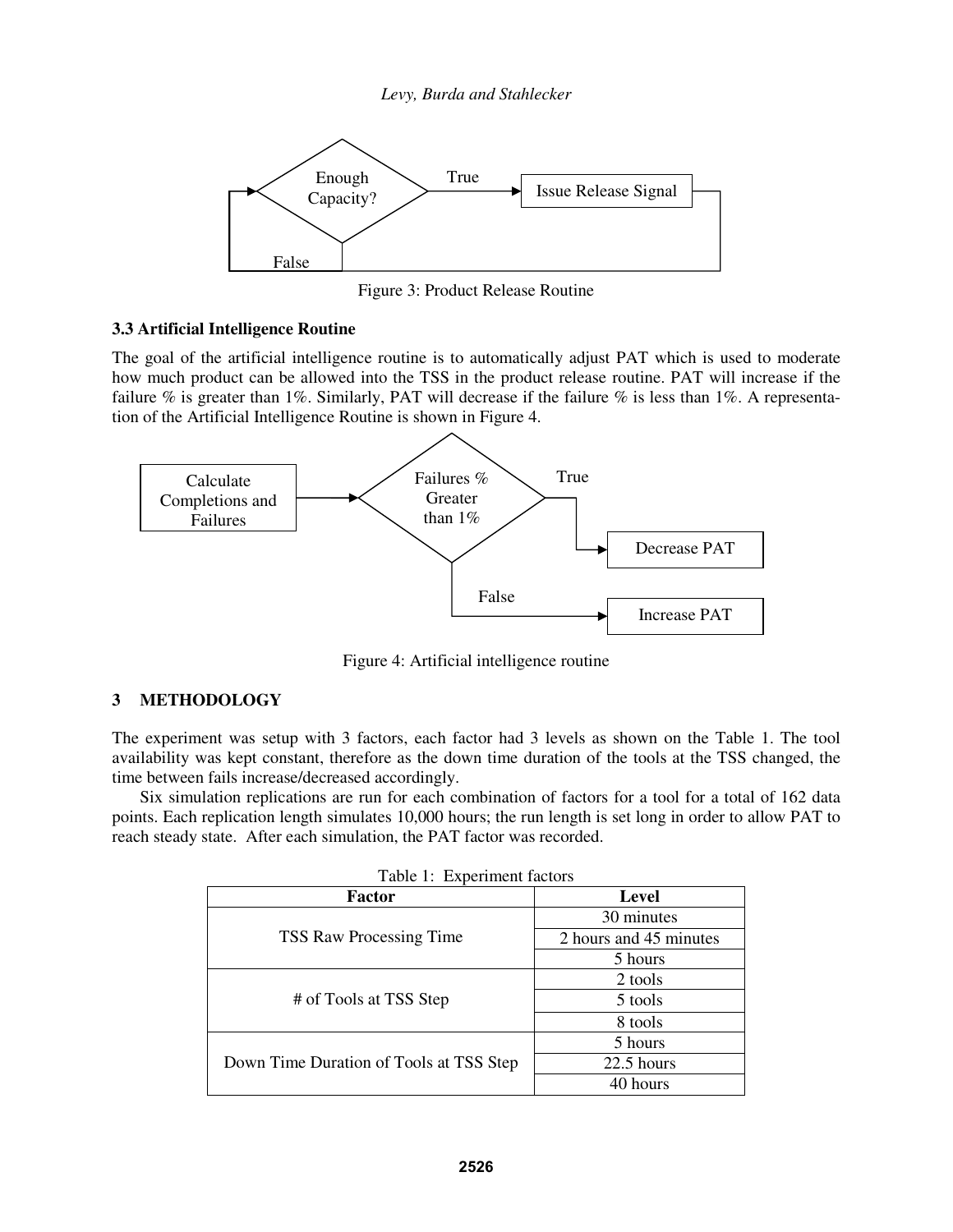Additionally, seven different TSS durations were chosen between the values of 3 to 20 hours. Each duration was replicated 6 times for an additional 42 data points. After each simulation, the PAT factor was recorded with the goal of understanding how PAT changes as the TSS duration changes.

## **4 RESULTS**

The output from the simulations was analyzed using StatGraphics with Factorial Design analysis. Table 2 shows the data used that was collected after running the factorial design through the simulation model.

|                  | <b>Down Time</b>        |                |                  |
|------------------|-------------------------|----------------|------------------|
| <b>RPT</b>       | <b>Duration</b>         | <b>Tools</b>   | <b>PAT</b>       |
| 0.5              | 5                       | $\overline{2}$ | 11.2             |
| 2.75             | $\frac{5}{5}$           | $\frac{2}{2}$  | 1.4              |
| $\overline{5}$   |                         |                | 1.07             |
| $\overline{0.5}$ | 22.5                    | $\overline{2}$ | $3.7\,$          |
| 2.75             | 22.5                    | $\overline{2}$ | 1.37             |
| $5\phantom{.0}$  | 22.5                    | $\overline{2}$ | 1.04             |
| $0.5\,$          | 40                      | $\overline{2}$ | 3.3              |
| 2.75             | 40                      | $\overline{2}$ | $1.\overline{5}$ |
| $\overline{5}$   | 40                      | $\overline{2}$ | 1.09             |
| 0.5              | $\overline{5}$          | 5              | 22.9             |
| 2.75             | $\overline{5}$          | $\frac{5}{5}$  | 2.69             |
| $\overline{5}$   | $\overline{5}$          |                | 1.28             |
| 0.5              | 22.5                    |                | 22.9             |
| 2.75             | 22.5                    | $\overline{5}$ | 2.87             |
| $\overline{5}$   | 22.5                    | $\frac{5}{5}$  | 1.33             |
| 0.5              | 40                      |                | 23.7             |
| 2.75             | 40                      | $\overline{5}$ | $3.2\,$          |
| $\overline{5}$   | 40                      | $\overline{5}$ | 1.35             |
| 0.5              | $\overline{\mathbf{5}}$ | $\overline{8}$ | 36.6             |
| 2.75             | $\overline{5}$          | $\overline{8}$ | 3.4              |
| $\overline{5}$   | $\overline{5}$          | 8              | 1.3              |
| 0.5              | 22.5                    | 8              | 30.5             |
| 2.75             | 22.5                    | 8              | 3.6              |
| $\overline{5}$   | 22.5                    | 8              | 1.4              |
| 0.5              | 40                      | $\overline{8}$ | 29.8             |
| 2.75             | 40                      | $\overline{8}$ | 3.8              |
| 5                | 40                      | $\overline{8}$ | 1.47             |

| Table 2: Design of experiment results |  |  |
|---------------------------------------|--|--|
|                                       |  |  |

 Figure 5 shows a main effects plot based on the data shown on Table 2. The main effects plot shows how RPT and the number of tools available has a significant effect on the amount of product that can be released into a TSS. An increase in the MTBF and MTTR for a tool in a TSS does not have an effect on the amount of product that is allowed into the TSS.

 As the RPT at a TSS increase the amount of product that can be allowed into the TSS decreases. As the number of tools at a TSS increase, the amount of product per tool that can be released into a TSS increases.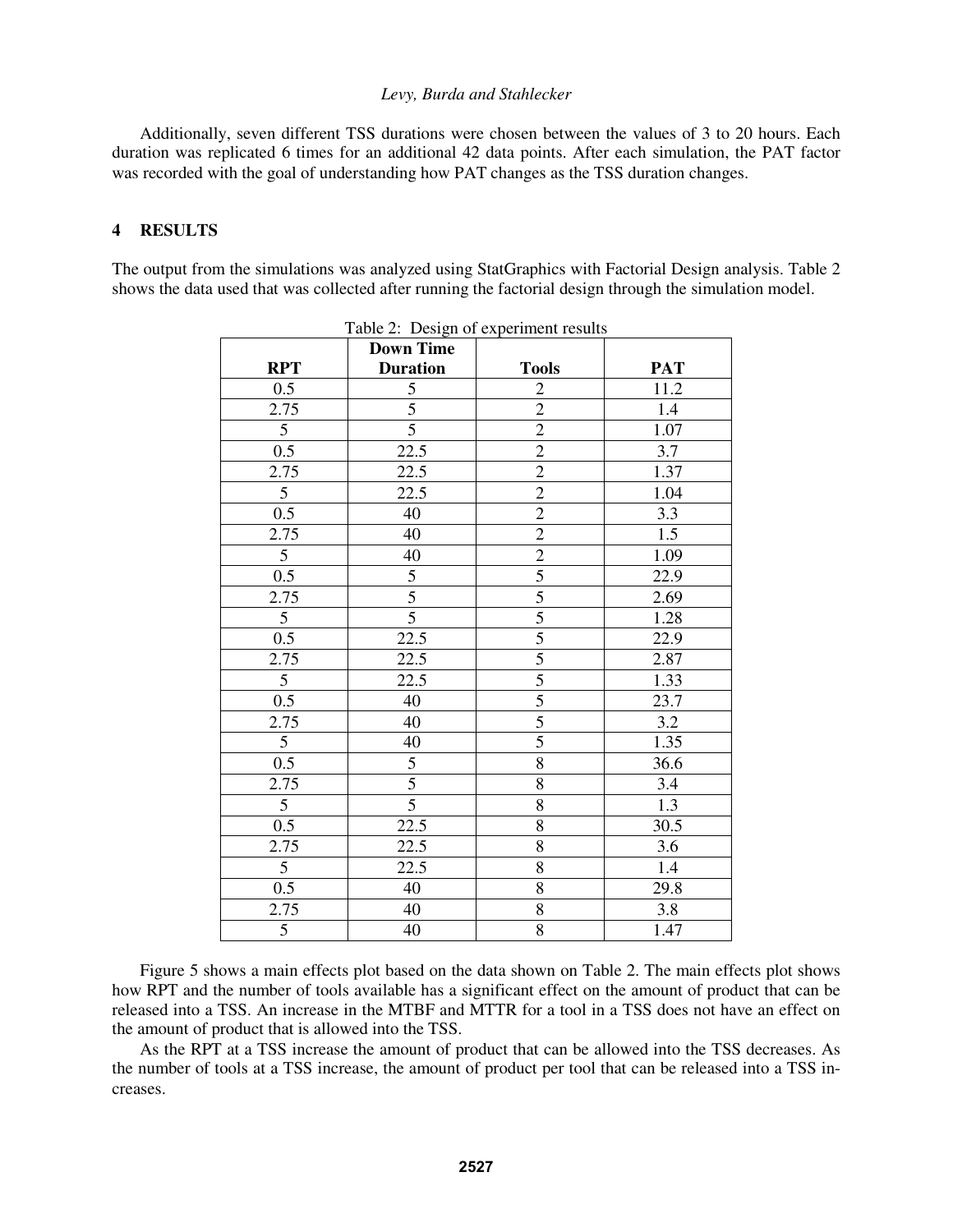*Levy, Burda and Stahlecker* 



Standardized Pareto for PAT

Figure 5: Main effects plot

Table 3 shows the data that was collected in order to understand how PAT changes as the TSS Duration increases.

| Lavie 5. 155 Duration Sensitivity Analysis |            |                    |  |  |
|--------------------------------------------|------------|--------------------|--|--|
| <b>TSS Duration</b>                        | <b>PAT</b> | PAT / TSS Duration |  |  |
|                                            | 7.5        | 2.50               |  |  |
|                                            | 12.5       | 2.50               |  |  |
|                                            | 20         | 2.50               |  |  |
| 10                                         | 25         | 2.50               |  |  |
| 12                                         | 28         | 2.33               |  |  |
| 15                                         | 32         | 2.13               |  |  |
|                                            |            | 2.00               |  |  |

Table 3: TSS Duration Sensitivity Analysis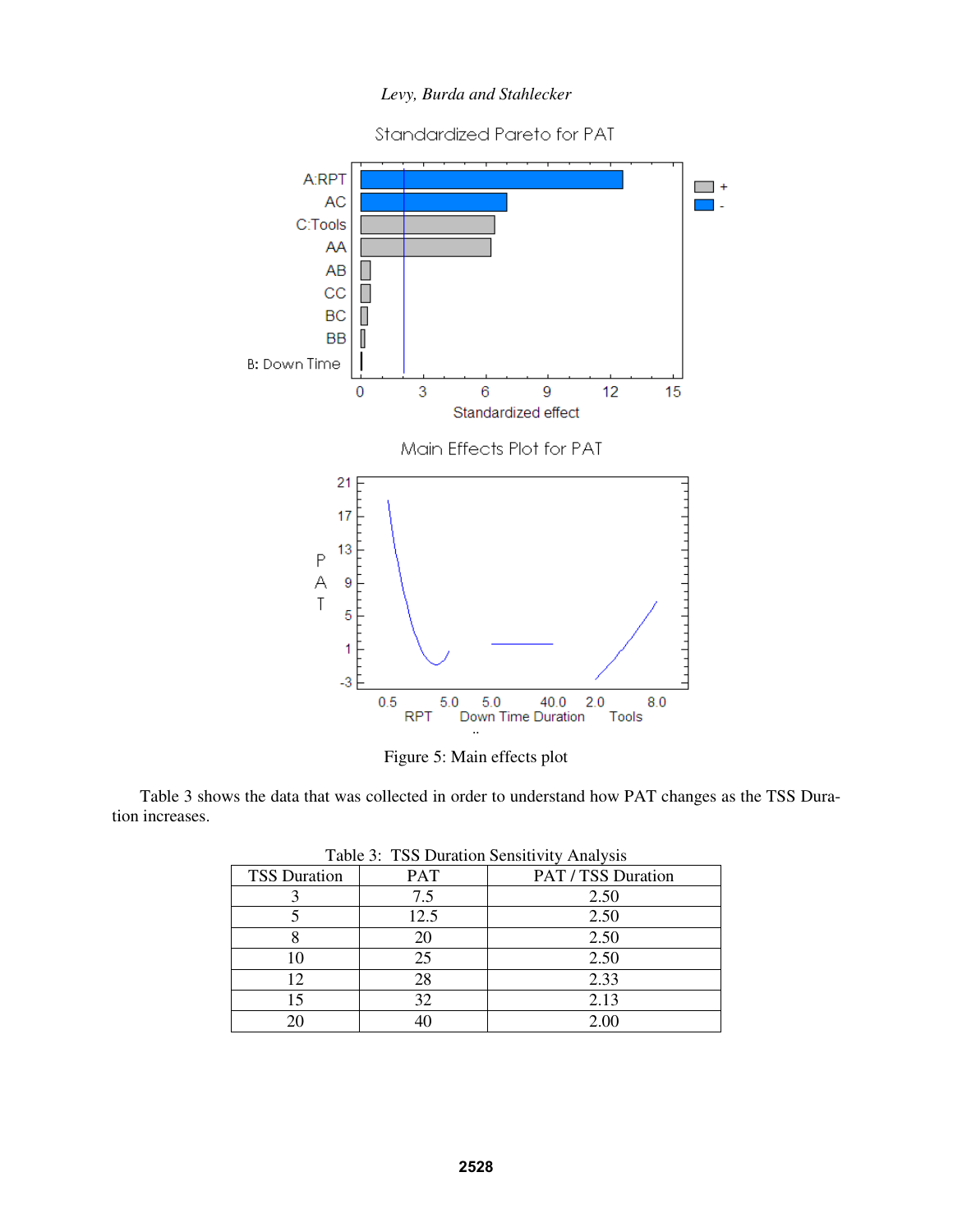#### **5 CONCLUSIONS**

The simulation model has illustrated how the raw processing time and the number of available tools has a significant impact on the amount of product per tool that can be released into a time sensitive step. Obviously as the RPT at a TSS increases, there is less capacity available and therefore the amount of product that is allowed into the TSS must decrease.

 Based on the manufacturing operating curve, as the number of servers/tools increases the utilization of those tools can be increased without impacting the cycle-time of product. It is this property of the operating curve that justifies why the amount of product per tool that is released into a time sensitive step increases as the number of tools increases. One may also justify that result by reasoning that the probability of having all tools in an unavailable state when product arrives at a TSS decreases as the number of tools increases.

Surprisingly, an increase in the MTBF/MTTR of the tools in a time sensitive does not have an effect on the amount of product that can be released. This is believed to be to due to the fact that the simulation model only releases into the window based on tool availability. Therefore, the effect of an increase in MTBF is captured real time by the Product Release Routine.

As expected, the longer the duration of the TSS, the more product can be released into a TSS. This is due to the fact that more product is allowed to be queued in the TSS without increasing the probability of exceeding the TSS duration. There are diminishing returns on the PAT/ TSS Duration metric as Figure 6 shows. The simulation model result shows that for larger TSS durations there is no benefit of releasing more product when there is enough product at the TSS that those tools will not go idle.

![](_page_6_Figure_6.jpeg)

Figure 6: TSS Duration Sensitivity Charts

#### **6 FUTURE WORK**

This simulation only explored time sensitive steps that span one operation. In the future, a simulation model could be used to investigate the impacts of multi-step time requirements. For example, instead of having to complete one operation in 8 hours, three different operations have to be completed within 24 hours. Understanding the interactions between steps, and the effects the multi step time requirements are very hard to visualize, but could be discovered with a simulation model.